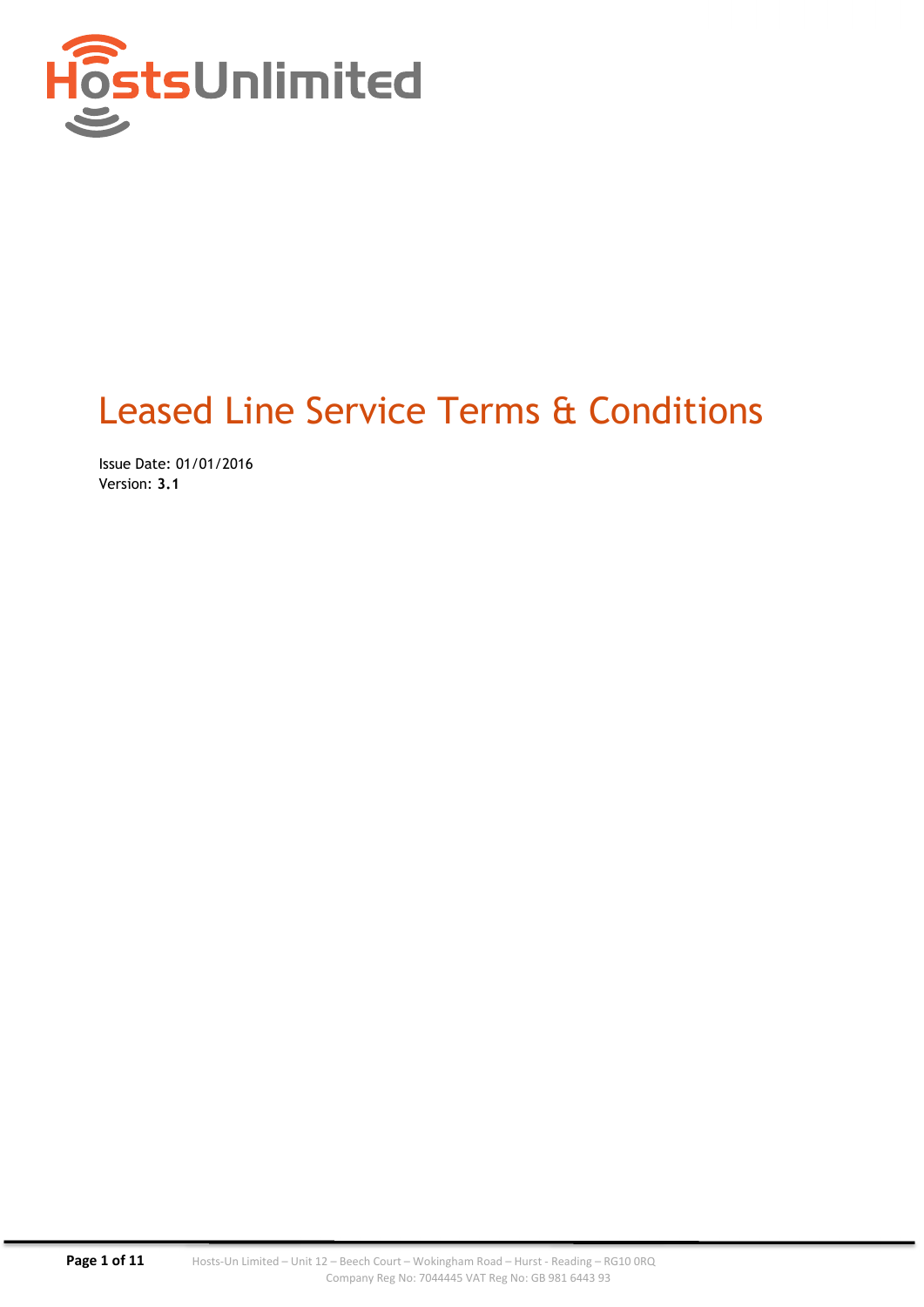# Leased Line Service Terms & Conditions

# 1. Preamble

1.1. These Leased Line Service Terms & Conditions provide the agreed conditions of the Customer utilising the Leased Line Service. These Leased Line Service Terms & Conditions apply solely to the leased Line Service and are governed by the Hosts-Un Limited MSA. Upon an SOF being agreed between the Parties, these Leased Line Service Terms & Conditions shall be incorporated into the Agreement.

# 2. Definitions

2.1. In these Service Terms & Conditions the following terms and phrases shall have the following meanings:

| "Agreement"              | means the agreed terms and conditions of business between the Customer and Hosts<br>Unlimited as set out in the MSA, Hosts Unlimited Addendum (if applicable), Partner<br>Agreement (if applicable), the SOF, the applicable Service Terms & Conditions for the Service<br>that is provided and defined under the SOF (for example "Colocation Service Terms &<br>Conditions") and all Schedules and Annexes contained therein. |  |  |  |  |
|--------------------------|---------------------------------------------------------------------------------------------------------------------------------------------------------------------------------------------------------------------------------------------------------------------------------------------------------------------------------------------------------------------------------------------------------------------------------|--|--|--|--|
| "A End"                  | means the first of the Termination Site locations for the Leased Line Service.                                                                                                                                                                                                                                                                                                                                                  |  |  |  |  |
| "B End"                  | means the second of the Termination Site locations for the Leased Line Service.                                                                                                                                                                                                                                                                                                                                                 |  |  |  |  |
| "Best Industry Practice" | means in relation to any undertakings or circumstances, the exercise of all the skill, care and<br>performance that would be expected in those circumstances from a                                                                                                                                                                                                                                                             |  |  |  |  |
| "Hosts Unlimited"        | person skilled, trained and experienced in that undertaking.<br>means HOSTS-UN LIMITED whose principle place of business is Unit 12, Beech Court,<br>Wokingham Road, Hurst, Reading, Berkshire RG10 0RQ, whose company Registered Number<br>is 7044445.                                                                                                                                                                         |  |  |  |  |
| "CDR"                    | means Committed Data Rate which is the minimum amount of IP Transit that the<br>Customer is committed to during the Initial Term or any Subsequent Term as defined in the<br>SOF.                                                                                                                                                                                                                                               |  |  |  |  |
| "Colocation"             | means the act of situating multiple related items, with multiple owners, in a single<br>location.                                                                                                                                                                                                                                                                                                                               |  |  |  |  |
| "Connection Notice"      | means the formal notice of a Service being ready for Customer use and the<br>beginning of the Service Commencement Date.                                                                                                                                                                                                                                                                                                        |  |  |  |  |
| "Customer"               | means the person or business partner as defined in the SOF.                                                                                                                                                                                                                                                                                                                                                                     |  |  |  |  |
| "Customer Equipment"     | means any equipment used in conjunction with the Service as provided by the<br>Customer.                                                                                                                                                                                                                                                                                                                                        |  |  |  |  |
| "Leased Line"            | means a symmetric telecommunication link between two or more points for the purpose of<br>delivering Connectivity.                                                                                                                                                                                                                                                                                                              |  |  |  |  |
| "Leased Line AUP"        | means the Acceptable Usage Policy for the Leased Line Service as defined in Annex B of<br>these Leased Line Service Terms & Conditions.                                                                                                                                                                                                                                                                                         |  |  |  |  |
| $"$ ETF"                 | means Early Termination Fees which are billed to the Customer for the premature<br>termination of Services prior to the end of the Initial Term or any Subsequent Term<br>as further detailed in Clause 7.6 of the MSA.                                                                                                                                                                                                         |  |  |  |  |
| "Excess Transit"         | means any IP Transit use above the CDR.                                                                                                                                                                                                                                                                                                                                                                                         |  |  |  |  |
| "Excess Survey Fees"     | means any additional Fees above that which has been quoted by Hosts Unlimited (as advised<br>to Hosts Unlimited by the Provider upon completion of the Site Survey) that the Customer<br>shall automatically incur sub of £100 per copper connection or need to authorise above<br>£100 per copper connection for the order to proceed.                                                                                         |  |  |  |  |
| "Excess Usage"           | means any usage of Services that exceeds the agreed amount stated within the SOF.                                                                                                                                                                                                                                                                                                                                               |  |  |  |  |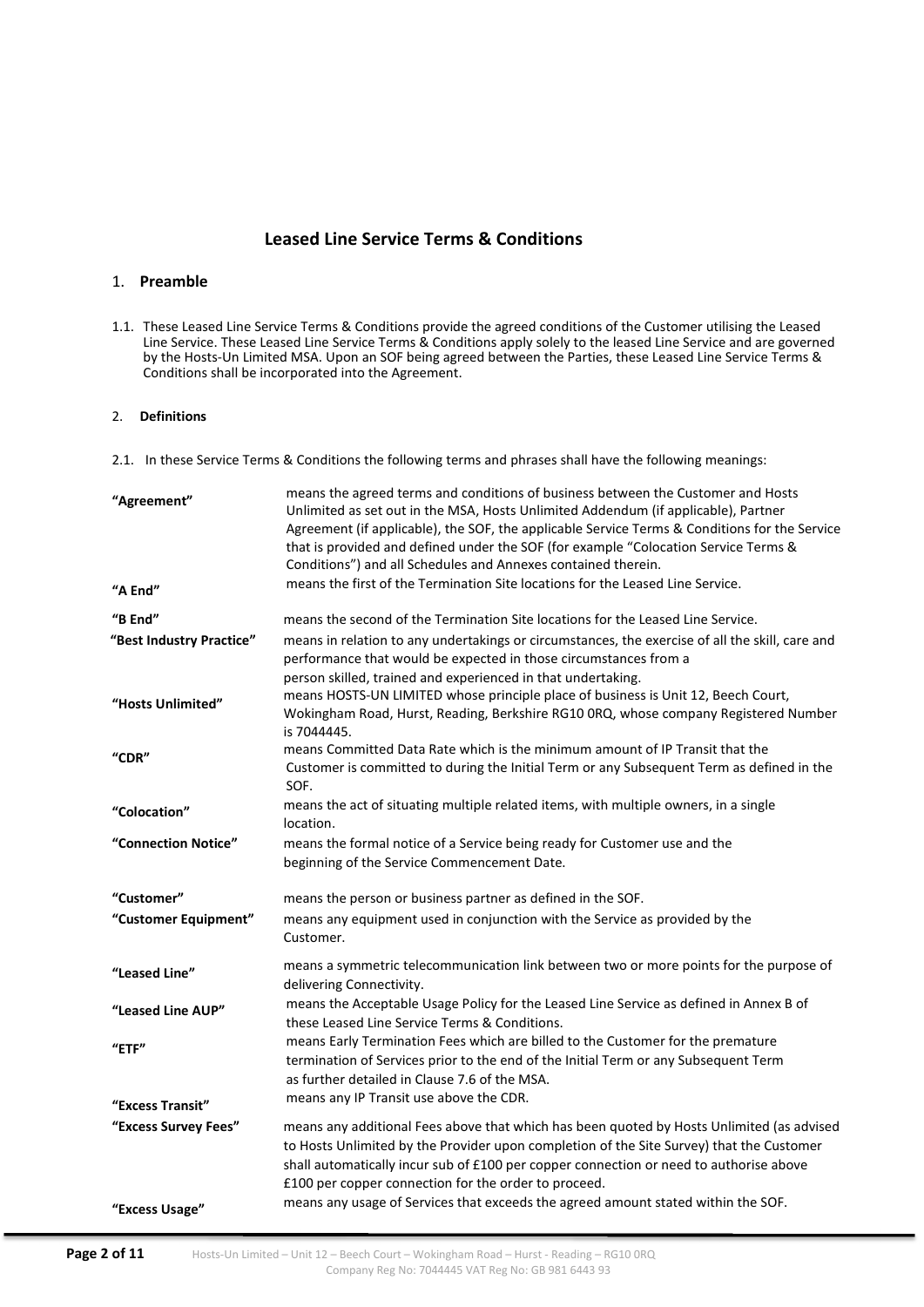| "Excused Outage"                             | means a period of time during the Service Term where Hosts Unlimited is not liable to<br>provide Service Credits in lieu of the Customer's inability receive access to or gain use of<br>the Service.                                                                                                                                                                                                                                                                                                                                                                                                                                                                  |  |  |  |
|----------------------------------------------|------------------------------------------------------------------------------------------------------------------------------------------------------------------------------------------------------------------------------------------------------------------------------------------------------------------------------------------------------------------------------------------------------------------------------------------------------------------------------------------------------------------------------------------------------------------------------------------------------------------------------------------------------------------------|--|--|--|
| "Fees"                                       | means any amount billed to the Customer for the provision of a Service, Support<br>Service or Excess Usage.                                                                                                                                                                                                                                                                                                                                                                                                                                                                                                                                                            |  |  |  |
| "Force Majeure Event"<br>"Handover Document" | means any cause beyond a Party's reasonable control affecting the performance of<br>its obligations hereunder, including but not limited to fire, flood, explosion,<br>accident, act of terrorism, war or warlike operations, strike, embargo, acts of any<br>governmental authority (including refusal or revocation of any licence or consent),<br>Act of God, outbreak of hostilities, riot, civil disturbance, acts of terrorism, inability<br>to secure materials and industrial disputes (excluding disputes involving the<br>employees of either Party).<br>means the document provided to the Customer upon handover of the active<br>Service to the Customer. |  |  |  |
| "Initial Term"                               | means the minimum contracted period of a Service, as defined within the SOF as<br>measured from the Service Commencement Date.                                                                                                                                                                                                                                                                                                                                                                                                                                                                                                                                         |  |  |  |
| "IP Transit"                                 | means the act of passing IP traffic from one location to another via a layer 2 or layer 3<br>connection as measured in Mbps.                                                                                                                                                                                                                                                                                                                                                                                                                                                                                                                                           |  |  |  |
| "Master AUP"                                 | means the Master Acceptable Usage Policy as defined within Schedule 3 of the MSA.                                                                                                                                                                                                                                                                                                                                                                                                                                                                                                                                                                                      |  |  |  |
| "MSA"                                        | means the Hosts Unlimited Master Service Agreement.                                                                                                                                                                                                                                                                                                                                                                                                                                                                                                                                                                                                                    |  |  |  |
| "Office Hours"                               | means Monday $-$ Friday during the hours of 9am $-$ 5:30pm                                                                                                                                                                                                                                                                                                                                                                                                                                                                                                                                                                                                             |  |  |  |
| "OCP"                                        | means the Order Confirmation Period of 10 days which shall only take effect and<br>commence upon Hosts Unlimited confirming to the Customer a requirement for Excess<br><b>Survey Fees</b>                                                                                                                                                                                                                                                                                                                                                                                                                                                                             |  |  |  |
| "Parties"                                    | means Hosts Unlimited and the Customer.                                                                                                                                                                                                                                                                                                                                                                                                                                                                                                                                                                                                                                |  |  |  |
| "Provider"                                   | means a third party Service provider (these may include but are not limited to BT,<br>Virgin Media or TALKTALK).                                                                                                                                                                                                                                                                                                                                                                                                                                                                                                                                                       |  |  |  |
| "Service"                                    | means the provision of a product or communication/data Services as described in<br>the Service Details section of the SOF.                                                                                                                                                                                                                                                                                                                                                                                                                                                                                                                                             |  |  |  |
| "Service Commencement                        | means the date from when the beginning of the Initial Term is measured, as<br>defined under Term and Termination in the MSA.                                                                                                                                                                                                                                                                                                                                                                                                                                                                                                                                           |  |  |  |
| Date"<br>"Service Credit"                    | means a credit applied to the Customer's account in respect of an event of an<br>unexcused failure by Hosts Unlimited to achieve the SLA's, as defined in Annex A of the                                                                                                                                                                                                                                                                                                                                                                                                                                                                                               |  |  |  |
| "Service Equipment"                          | applicable Service Terms & Conditions.<br>means any equipment provided to the Customer for the purpose of delivering a<br>Service to the Customer.                                                                                                                                                                                                                                                                                                                                                                                                                                                                                                                     |  |  |  |
| "Service Outage"                             | means a period of time in which an active Service, provided by Hosts Unlimited to the<br>Customer, is unavailable in such a manner as defined in the applicable Service<br>Terms & Conditions.                                                                                                                                                                                                                                                                                                                                                                                                                                                                         |  |  |  |
| "Service Term"                               | means the Initial Term and any active Subsequent Term in which Hosts Unlimited provides a                                                                                                                                                                                                                                                                                                                                                                                                                                                                                                                                                                              |  |  |  |
| "Service Terms &<br><b>Conditions"</b>       | Service to the Customer.<br>means the terms and conditions that form part of this Agreement that apply solely<br>to the uptake of the applicable Service as defined by the SOF.                                                                                                                                                                                                                                                                                                                                                                                                                                                                                        |  |  |  |
| "Site Survey"                                | means the act of Hosts Unlimited attending the Termination Site and performing a survey to<br>ensure that the Termination Site is viable for the provision of Wireless Services.                                                                                                                                                                                                                                                                                                                                                                                                                                                                                       |  |  |  |
| "SLA"                                        | means Service Level Agreement as defined within Annex A of the applicable Service<br>Terms & Conditions.                                                                                                                                                                                                                                                                                                                                                                                                                                                                                                                                                               |  |  |  |
| "SOF"                                        | means the Hosts Unlimited Service Order Form.                                                                                                                                                                                                                                                                                                                                                                                                                                                                                                                                                                                                                          |  |  |  |
| "Subsequent Term"                            | means the extension of the Service Term by a period as defined in the SOF which<br>shall commence in conjunction with the conclusion of the Initial Term or any other<br>Subsequent Term.                                                                                                                                                                                                                                                                                                                                                                                                                                                                              |  |  |  |
| "Support Portal"                             | means the Hosts Unlimited online web portal that is found at support.hosts-unlimited.com.                                                                                                                                                                                                                                                                                                                                                                                                                                                                                                                                                                              |  |  |  |
| "Support Services"                           | means Services that are provide by Hosts Unlimited or its representatives in support to a<br>Service that is being delivered.                                                                                                                                                                                                                                                                                                                                                                                                                                                                                                                                          |  |  |  |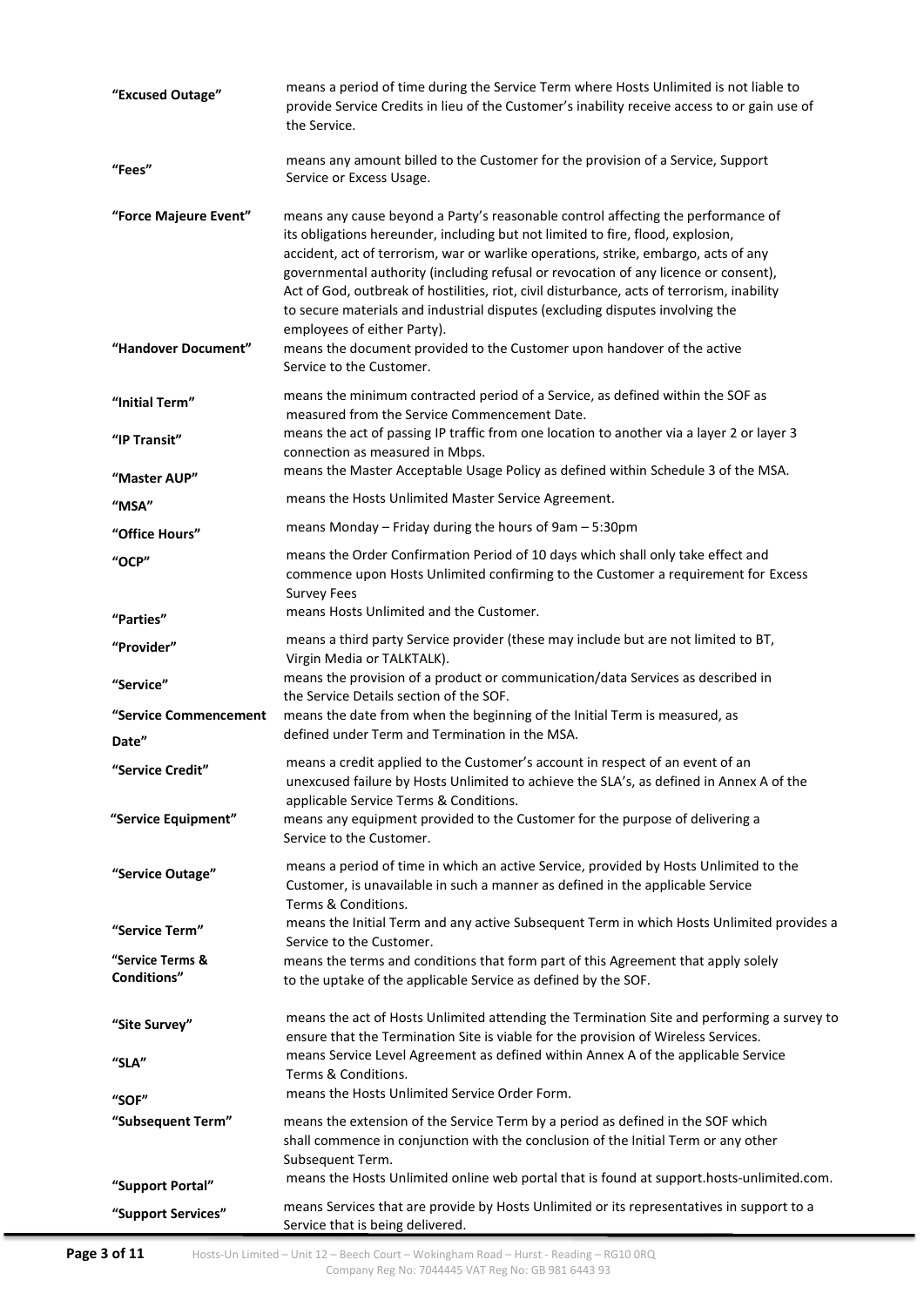| "Termination Notice<br>Period" | means the minimum period of time that Hosts Unlimited or the Customer must provide to the<br>other Party prior to the end of the Initial Term or any active Subsequent Term in<br>order to conclude the Services at the end of the Service Term, as defined in the applicable<br>Service Terms & Conditions. |
|--------------------------------|--------------------------------------------------------------------------------------------------------------------------------------------------------------------------------------------------------------------------------------------------------------------------------------------------------------|
| "Wayleave Application"         | means the Provider's wayleave authorisation form as advised to the Customer from<br>time to time.                                                                                                                                                                                                            |
| "Wireless"                     | means the act of providing Connectivity over a wireless medium.                                                                                                                                                                                                                                              |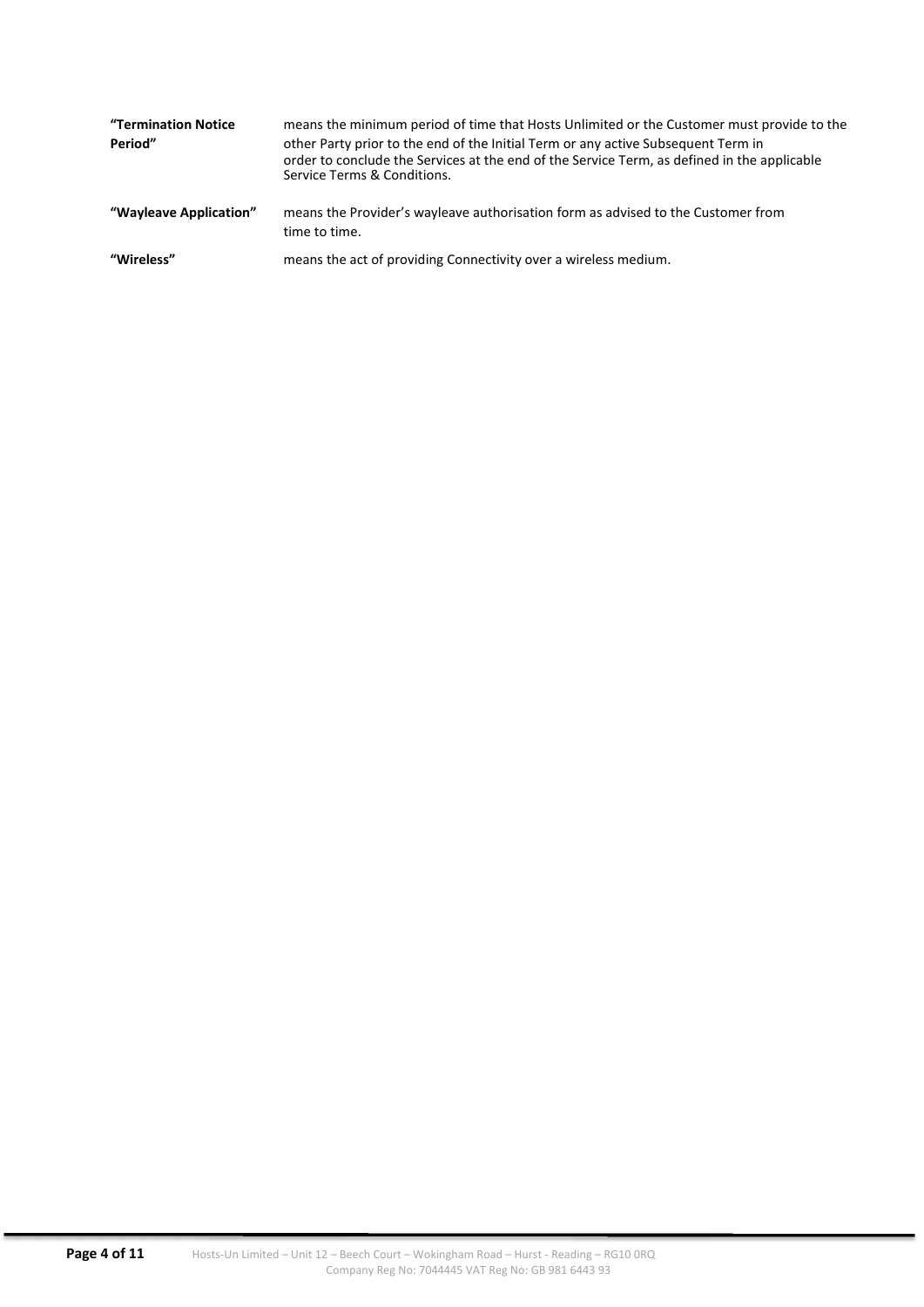#### 3. Service Provision

- 3.1. Leased Line Service provision is subject to quotation by Hosts Unlimited and Site Survey by the Provider.
- 3.2. Hosts Unlimited cannot guarantee the specific speeds of service however shall provide confirmation of the final delivery of the connection upon completion of the network synchronisation.

#### 4. Service Fees

- 4.1 Any Excess Usage shall be charged at the Fees stated in Annex C unless stated otherwise in the SOF. All Excess Usage Fees shall be invoiced in arrears on 30 days terms.
- 4.2 IP transit is measured in 1Mbps increments. Should the Customer exceed the increment by 1 decimal position the Customer shall be charged for the next whole increment of usage. An example of this is 1.1Mbps shall be charged at 2Mbps. If a dispute is raised against an Excess Usage charge, Hosts Unlimited shall provide all relative data to the Customer as to how the Excess Usage charge was established. Such data shall be deemed to be correct unless agreed otherwise by Hosts Unlimited or proven to the contrary by an agreed independent third party with suitable industry knowledge.
- 4.3 All Support Services shall be charged at the Fees stated in Annex C, unless stated otherwise in the SOF.
- 4.4 All Fees quoted and provided in the SOF relating to Leased Line Service are subject to amendment upon completion of the Site Survey as advised to the Customer by Hosts Unlimited.

#### 5. Site Surveys and Excess Survey Fees

- 5.1. Upon Hosts Unlimited accepting an SOF for a Leased Line Service, Hosts Unlimited shall engage the Provider who will subsequently perform a Site Survey.
- 5.2. Upon receipt of the Site Survey, Hosts Unlimited shall advise the Customer as to whether the Provider has provided any Excess Survey Fees.
- 5.3. If, upon completion of the Site Survey, the Provider confirms to Hosts Unlimited that there is no requirement to apply Excess Survey Fees in relation to the Leased Line the order shall continue to be processed. For the avoidance doubt, if Hosts Unlimited has not advised the Customer of Excess Survey Fees, the customer may not terminate the Leased Line order without incurring ETF's.
- 5.4. In the event that Hosts Unlimited confirms a requirement to apply Excess Survey Fees to the Customer's Leased Line order, the Customer will be required to provide written notification of their acceptance of the Excess Survey Fees during the OCP. Until such point where the Customer provides written notification, the Leased Line order shall be suspended for the OCP. Should no confirmation of the Customer's intent to accept the Excess Survey Fees be received within the OCP, Hosts Unlimited shall accept such tacit response as the Customer's intent to cancel the Leased Line order. Should the Customer cancel the Leased Line order during the OCP no ETF's shall be incurred. FOR THE AVOIDANCE OF DOUBT, CANCELLATION OF THE LEASED LINE SERVICE DOES NOT INCLUDE CANCELLATION OF ANY OTHER ITEMS INCLUDED WITHIN THE APPLICABLE SOF. Should the Customer wish to proceed with the Leased Line Service after the OCP, the order will be subject to a new quotation and Site Survey.

#### 6. Estimated Delivery Dates

- 6.1. Leased Line Service delivery dates are subject to that of the Provider. Hosts Unlimited shall use all reasonable efforts to advise the Customer as to any amendments to the estimated delivery date but accepts no liability for any delay or postponement for the provision of Leased Line Services.
- 6.2. Any estimated delivery dates provided by Hosts Unlimited in relation to the Leased Line Service shall commence upon completion of the Site Survey, where applicable acceptance by the Customer of the Excess Survey Fees and completion of wayleave authorisation.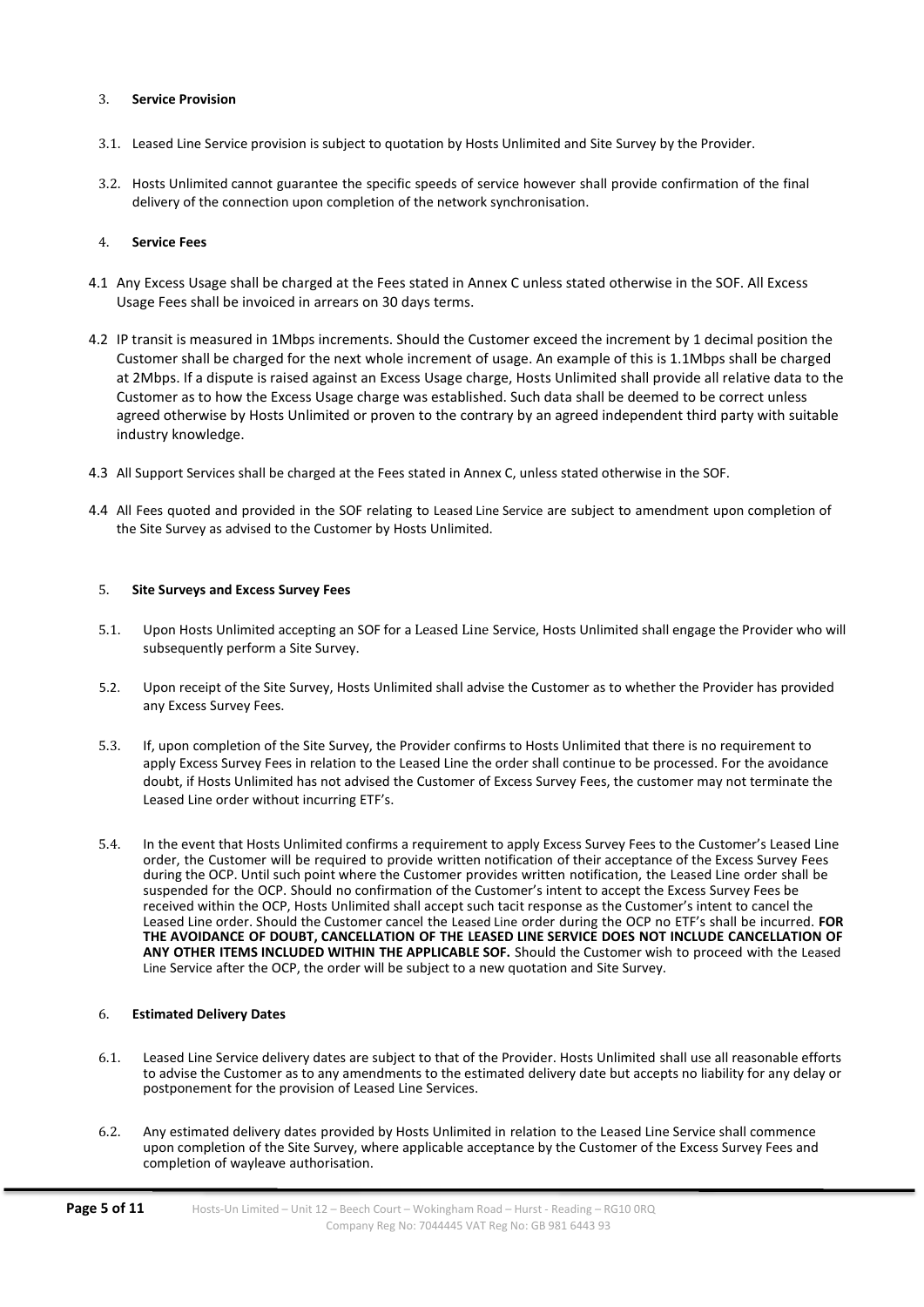#### 7. Wayleave

- 7.1. The Customer hereby irrevocably gives permission to Hosts Unlimited and its employees, agents or contractors with reasonable notice at such times to:
	- 7.1.1. Execute any works on the Termination Site(s) for, or in connection with, the installation, maintenance, adjustment, repair, alteration, moving, replacement, renewal or removal of the Service Equipment; and
	- 7.1.2. keep and operate the Service Equipment installed on, under or over the Property; and
	- 7.1.3. enter the Property to inspect any of the Service Equipment kept on, under or over the Property or elsewhere for the purpose of the Leased Line Service delivery.
- 7.2. Hosts Unlimited agrees with the Customer to cause as little disturbance, damage and inconvenience as reasonably possible when exercising any of its rights under this permission
- 7.3 The Customer agrees not to do or allow anything to be done to the Property that may cause damage to, or interfere with, the Service Equipment or prevent reasonable access to it.
- 7.4. The Customer warrants that:
	- 7.3.1 it is the current occupier of the Termination Site; and
	- 7.3.2 that its occupancy of the Termination Site does not expire prior to the end of the Initial Term (and if a SOF is renewed, any Subsequent Term); and
	- 7.3.3 the Customer shall procure and/or continue, throughout the term of this Agreement, all site related permissions and approvals necessary for Hosts Unlimited to deliver, install and maintain the Equipment for the provision of the Ethernet Services and Connection(s).

#### 8 Service Suspension

- 8.1 Pursuant of Clauses 12 and 12.2 the Customer shall have 7 days to comply with any reasonable request provided by Hosts Unlimited in writing to the Customer. Failure to adhere to this Clause 8.1 shall result in a suspension of Service.
- 8.2 The Customer shall strictly adhere to both the Master AUP and the Leased Line AUP. Failure to adhere to this Clause 8.2 shall result in a suspension of Service.

#### 9 Maintenance

- 9.1 If the Customer detects any defect or impairment in the operation or performance of the Leased Line Service delivery, it shall notify Hosts Unlimited of the nature of such defect or impairment. Hosts Unlimited shall respond in accordance to the SLA after such notification and shall make the necessary corrections to the Service or Service Equipment in accordance with the SLA.
- 9.2 If Hosts Unlimited detects any defect or impairment in the operation or performance of the Customer Equipment, it shall notify the Customer of the nature of such defect or impairment. The Customer shall follow Hosts Unlimited's reasonable instructions to amend the defect or impairment.
- 9.3 Hosts Unlimites will be entitled to charge the Customer and the Customer will pay Fees at Hosts Unlimited's then current reasonable charging rates to the extent that the need for any maintenance results from any one or more of the following: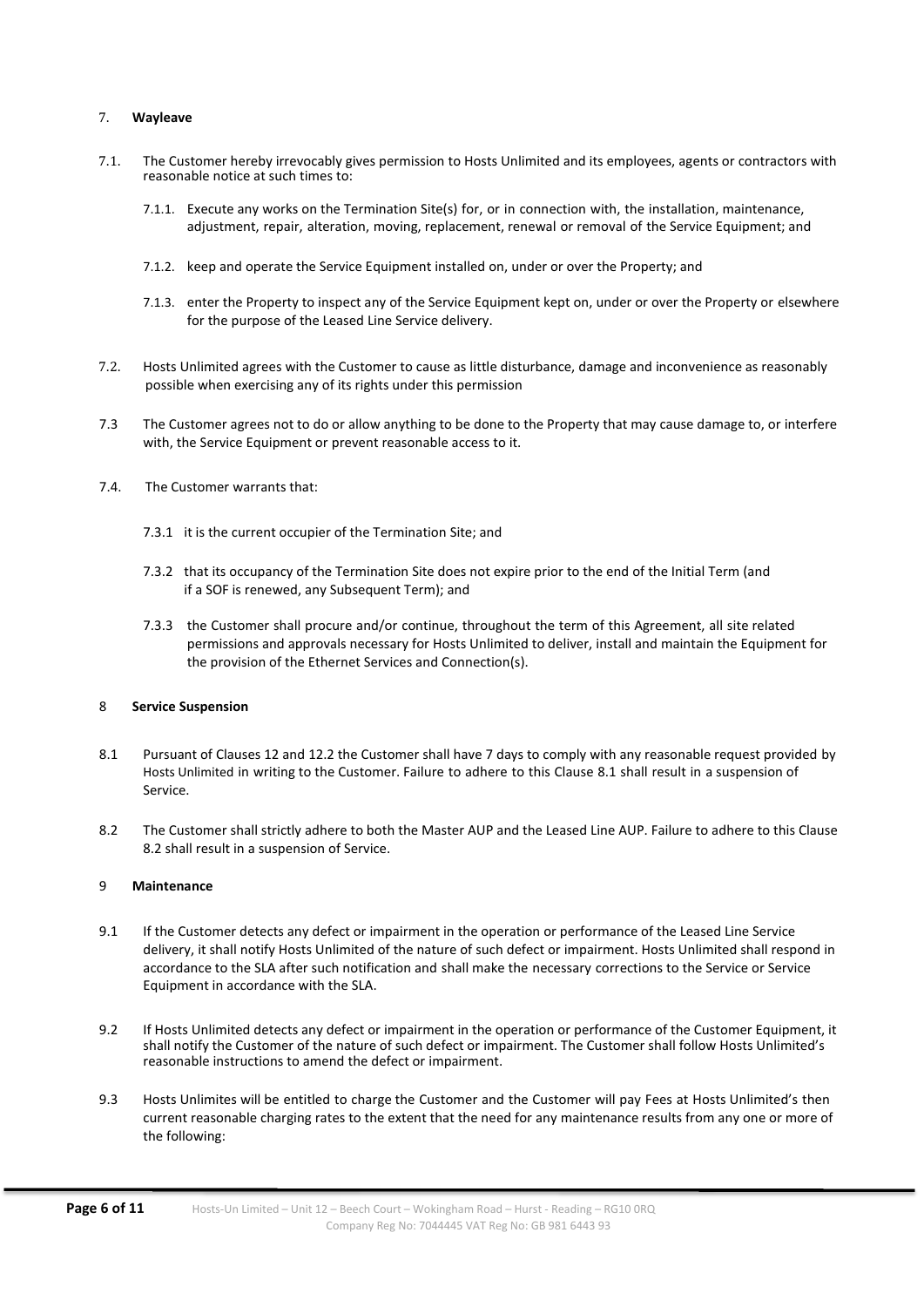- 9.3.1 misuse or neglect of, or accidental or wilful damage to the Service Equipment or facility where such misuse, neglect or damage occurs as a result of Customer action in inaction; or
- 9.3.2 failure by the Customer to comply with any of the provisions of this Agreement;
- 9.3.3 PROVIDED THAT, in the case of any event referred to in Clause 9.2, Hosts Unlimited shall have given the Customer reasonable written notice of its intention to charge such Fee.
- 9.4 If a Customer prevents or delays the performance of maintenance due to the Customers action or inaction, Hosts Unlimited shall have the right to charge to the Customer all reasonable costs incurred by such delay or prevention.
- 9.5 Hosts Unlimited may suspend the Service from time to time for necessary technical reasons and (including without limitation, Service Equipment upgrades or Service degradation mitigation) without invalidating its SLA provided that 3 days' notice is provided and the period of suspension does not exceed more than 1 hour.
- 9.6 Hosts Unlimited may suspend the Service from time to time for necessary technical reasons and (including without limitation, Service Equipment upgrades or Service degradation mitigation) without invalidating its SLA provided that 5 days' notice is provided and the period of suspension, although potentially greater than 1 hour, does not become unreasonable.
- 9.7 Hosts Unlimited may suspend the Service with immediate effect and without prior notification in the unlikely event of an emergency. Any emergency maintenance shall only be performed if Hosts Unlimited, acting in good faith and using Best Industry Practise, establishes an immediate danger to any of the following:
	- 9.7.1 the Customer or it employees, any Hosts Unlimited employee or any third party; or
	- 9.7.2 Customer Equipment or Service Equipment; or
	- 9.7.3 a Colocation facility (inclusive of any related facility equipment); or
	- 9.7.4 a Force Majeure Event.

#### 10 Service Outages and Excused Outages

- 10.1 In the event that Hosts Unlimited is required to suspend a Service for the reasons described under Clause 8 and Clause 10.4, such period shall be deemed as an Excused Outage.
- 10.2 In the event that Hosts Un Limited is required to suspend the Service for the reasons described under Clauses 9.5, 9.6 or 9.7, such period shall be deemed as an Excused Outage under the proviso that Hosts Unlimited shall endeavour to use all reasonable opportunities to mitigate any downtime that the Customer may experience.
- 10.3 Should the Customer suffer a failure of Service delivery which is attributable in part or solely due to the actions or inactions of the Customer, the period shall be deemed as an Excused Outage.
- 10.4 Hosts Unlimited shall not be liable for any Service Outages outside of its reasonable control (including without limitation, fibre cuts, acts or omissions of the Provider, unless specifically included within the Providers SLA to Hosts Unlimited).

#### 11 Termination of Services

- 11.1 The Termination Notice Period for any Leased Line is no less than 90 days prior to the end of the Initial Term or any Subsequent Term.
- 11.2 Should either Party wish to terminate a Leased Line Service it must provide written notification of its intent to the other Party. Such notification must be provided in accordance with Clause 11.1.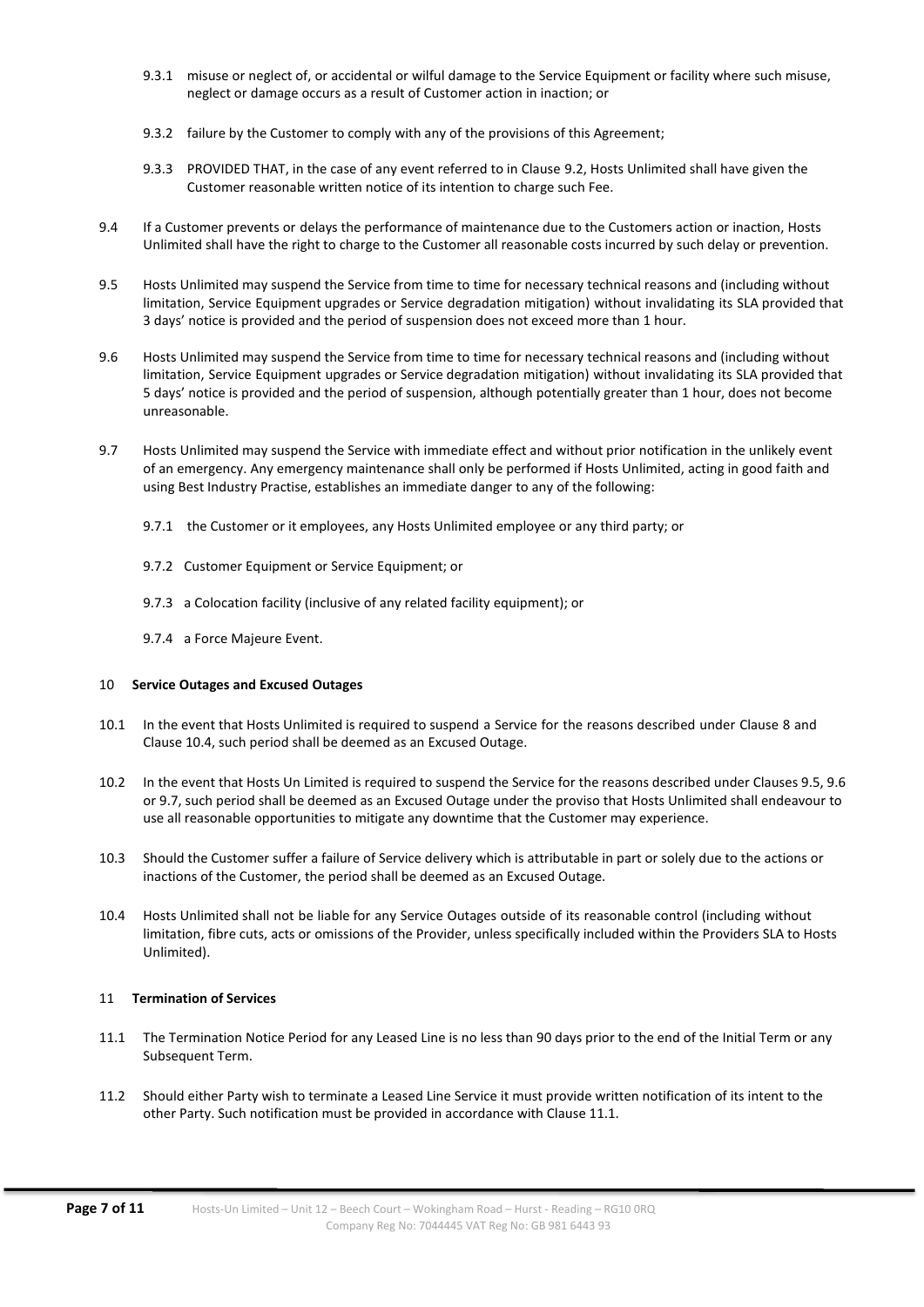- 11.3 If neither Party provides notice to the other of its intent to terminate the Leased Line Service in accordance with Clause 11.1, it shall be accepted as a tacit response on behalf of both Parties of their intent to extend the Service Term by a minimum of the Subsequent Term.
- 11.4 Upon notice of termination of the Leased Line Service, Hosts Unlimited shall issue to the Customer a final invoice for all outstanding amounts. The Customer shall make immediate payment of the invoice.

#### 12 Miscellaneous

- 12.1 The Customer warrants that it shall ensure that any Customer Equipment connected to the Service Equipment or the Hosts Unlimited network shall comply with all relevant legislation, standards and licence requirements and shall be in good working order and suitable for the purposes for which it will be used in relation to Hosts Unlimited Services. Hosts Unlimited reserves the right to disconnect any Customer Equipment which is not compliant with any legal or regulatory requirements or is liable to cause death or personal injury or to cause damage to or to impair the Service Equipment. The Customer shall indemnify, defend and hold Hosts Unlimited harmless from any liability incurred as a result of its failure to comply with this Clause 12.
- 12.2 The Customer warrants and undertakes that it:
	- 12.2.1 Shall locate any Service Equipment in accordance with Hosts Unlimited's reasonable instructions as may be given from time to time;
	- 12.2.2 shall not move, modify, relocate or in any way interfere with the Service Equipment;
	- 12.2.3 shall not cause the Service Equipment to be repaired, serviced or otherwise attended to except by an authorised representative of Hosts Unlimited;
	- 12.2.4 shall not remove, tamper with or obliterate any words or labels on the Service Equipment;
	- 12.2.5 shall not create or allow any charges, liens, pledges or other encumbrances whatsoever to be placed on the Service Equipment. Title to the Service Equipment shall at all times belong and remain with Hosts Unlimited or the relevant Hosts Unlimited Affiliate;
	- 12.2.6 shall not use the Service Equipment except in accordance with such reasonable written instructions, as Hosts Unlimited may from time to time give;
	- 12.2.7 shall not dispose of the Service Equipment other than in accordance with Hosts Unlimited's written instructions or authorisation;
	- 12.2.8 shall not use Service Equipment beyond the capacity that it has been provided under the SOF or supporting documentation.
	- 12.3 The Customer shall ensure that it provides all relevant contact details requested under the Customer Information Form.
	- 12.4 The Customer shall grant or shall procure the grant to Hosts Unlimited of all licences, waivers or consents necessary to permit Hosts Unlimited to install or setup the Customer's leased Line Service which may require access to the Customer Equipment.
	- 12.5 The Customer shall provide to Hosts Unlimited all reasonable information required for Hosts Unlimited to perform its obligations under this Agreement. The Customer shall ensure that any information that is given to Hosts Unlimited is accurate in all material respects.

## 13 IP Addresses

13.1 Hosts Unlimited may assign to the Customer IP addresses as part of the provision of Services. Such IP addresses shall (upon Hosts Unlimited's request and to the extent permitted by law) revert to Hosts Unlimited after termination of the Customer's Service, whereupon the Customer shall cease using such addresses. At any time after such termination, Hosts Unlimited may re-assign such addresses to another user or Customer.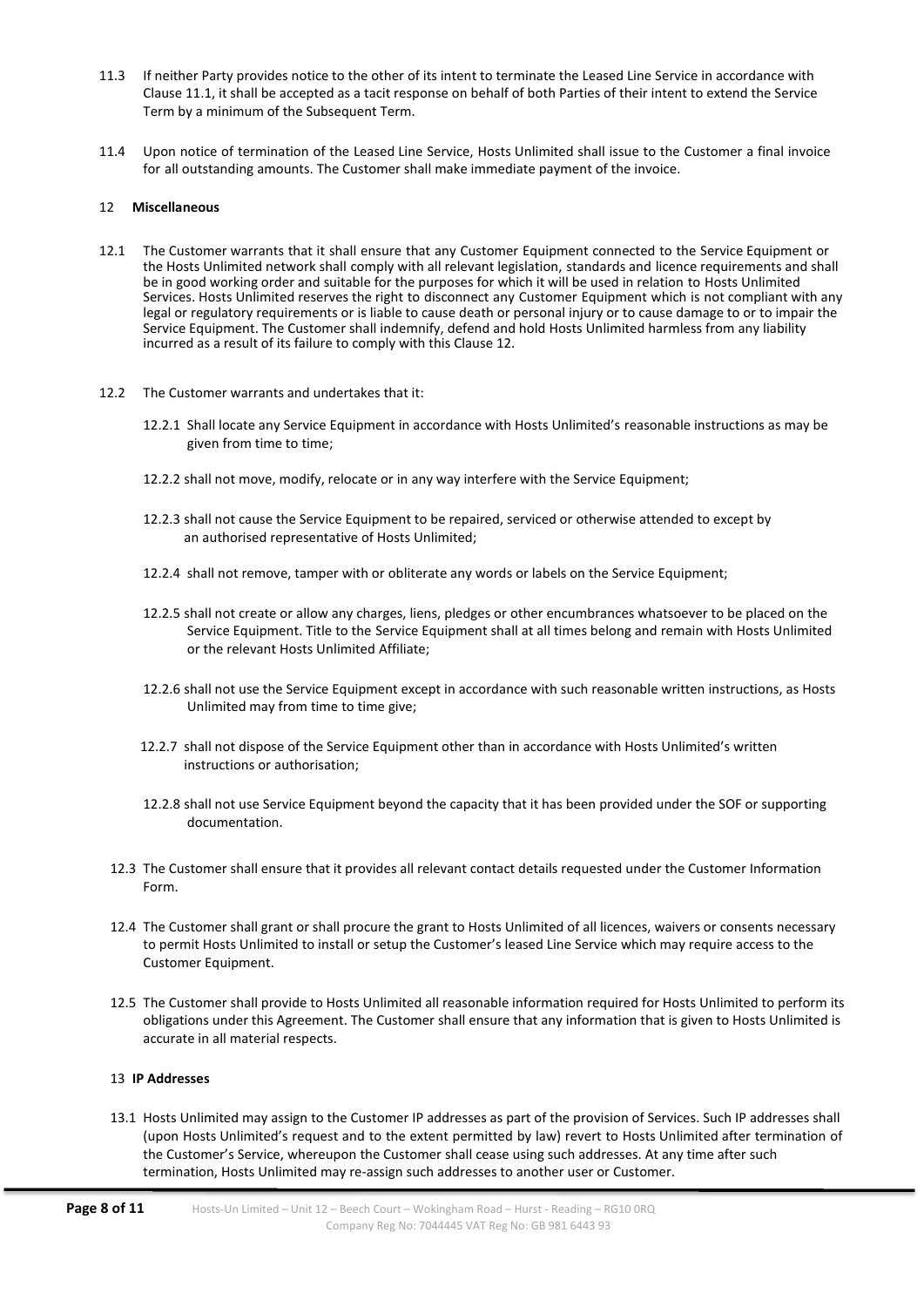- 13.2 All IP addresses requested by the Customer shall be accompanied with a Ripe IP Justification Form as provided by Hosts Unlimited from time to time.
- 13.3 Should the Customer require an advance routing facility, Hosts Unlimited reserves the right to charge for such facility and advise the customer accordingly.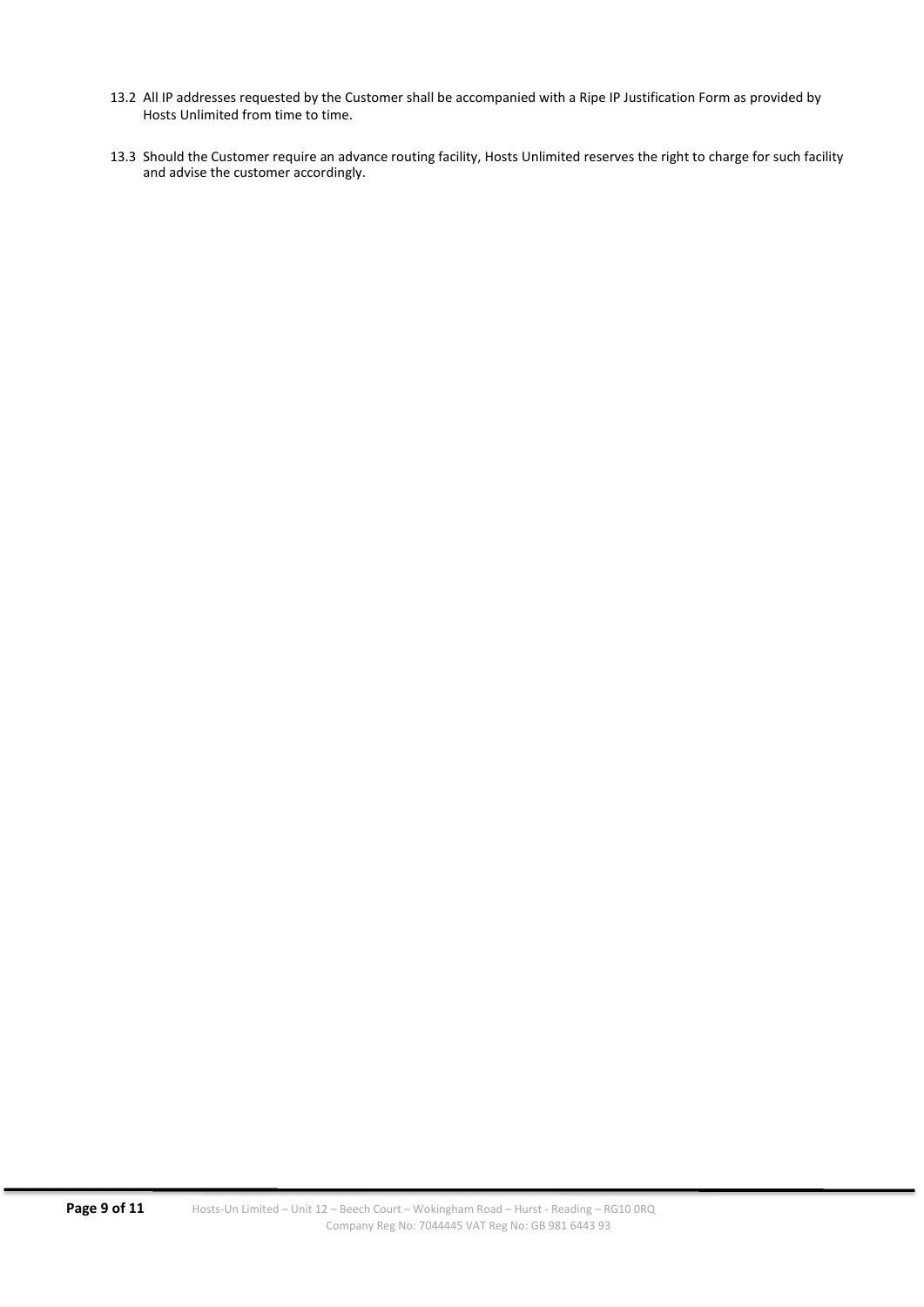# Annex A – Leased Line SLA

## 1 Overview

1.1 This Service applicable SLA provides details of Hosts Unlimited's estimated response times and Service Credits in relation to Service Outages.

#### 2 Responses Times

2.1 Hosts Unlimited shall use all reasonable endeavours to respond to Customer reported issues according to the SLA set out below:

|             | <b>Priority</b> | Problem                                                                     | Response<br><b>Time (Office</b><br>Hours) | <b>Response Times</b><br>(Outside office Hours) |
|-------------|-----------------|-----------------------------------------------------------------------------|-------------------------------------------|-------------------------------------------------|
| Leased Line | 1               | Complete loss of<br>connectivity - unable to<br>send and/or receive traffic | 1 Hour                                    | 3 Hours                                         |
|             | 2               | Irregular/high packet loss<br>or increased latency                          | 4 Hours                                   | N/A                                             |
|             | 3               | Limited, destination-<br>specific packet loss or<br>Irregular/high latency  | 12 hours                                  | N/A                                             |
|             | 4               | IP-related configuration<br>change request                                  | 24 Hours                                  | N/A                                             |

\* A response shall be deemed as an appropriate person with the relevant skills and tools to evaluate the problem and commence the process of taking remedial action.

2.2 In the event that a Customer raises a ticket erroneously Hosts Unlimited reserves the right to charge the Customer in accordance to remote hand charges.

#### 3 Service Outages

- 3.1 Where reasonably practicable, Hosts Unlimited shall endeavor to place a notification of a Service Outage on their website within 30 minutes of a Service Outage occurring.
- 3.2 In the event of a Service Outage, Hosts Unlimited shall use all reasonable endeavors to resume Service with the minimum delay.
- 3.3 In the event of a Service Outage, subject to Clause 10 of these Leased Line Services Terms & Conditions which forms part of the Agreement, the Customer shall be entitled to the Service Credits should Hosts Unlimited fail to adhere to the applicable SLA, as outlined within Clause 4 of this Annex A.

## 4 Leased Line SLA Service Credits

4.1 Hosts Unlimited provides transparent 'like for like' SLA's as provided by the Leased Line Provider to Hosts Unlimited.